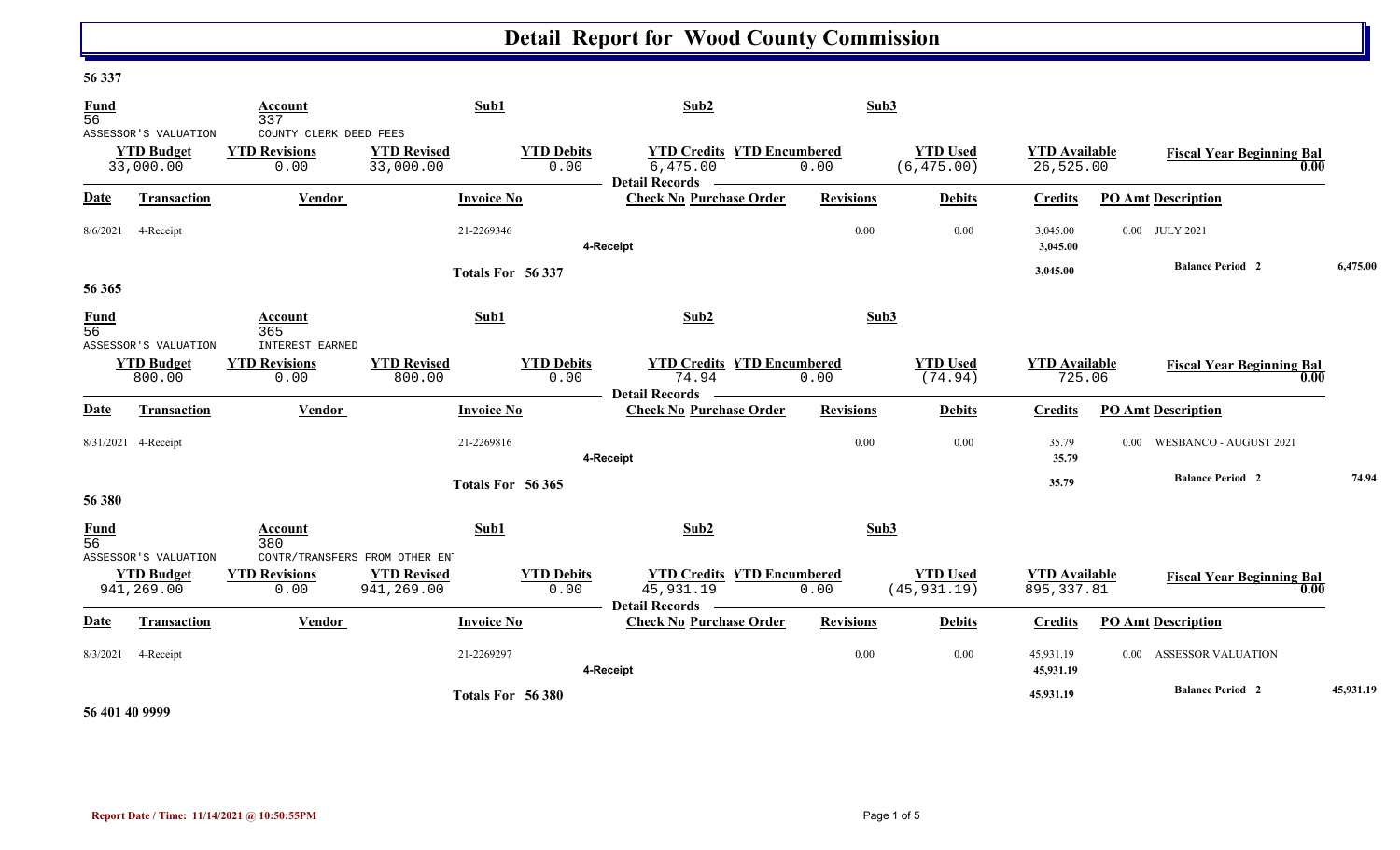| <b>Fund</b><br>$\overline{56}$ |                                                   | Account<br>401                                    |                                  | Sub1<br>40                                           | Sub2<br>9999<br>CREDIT CARD CLEARING                               | Sub3             |                                 |                                    |      |                                    |           |
|--------------------------------|---------------------------------------------------|---------------------------------------------------|----------------------------------|------------------------------------------------------|--------------------------------------------------------------------|------------------|---------------------------------|------------------------------------|------|------------------------------------|-----------|
|                                | ASSESSOR'S VALUATION<br><b>YTD</b> Budget<br>0.00 | COUNTY COMMISSION<br><b>YTD Revisions</b><br>0.00 | <b>YTD Revised</b><br>0.00       | CONTRACTURAL SERVICES<br><b>YTD Debits</b><br>306.55 | <b>YTD Credits YTD Encumbered</b><br>306.55<br>- Detail Records    | 0.00             | <b>YTD Used</b><br>0.00         | <b>YTD</b> Available               | 0.00 | <b>Fiscal Year Beginning Bal</b>   | 0.00      |
| Date                           | Transaction                                       | Vendor                                            |                                  | Invoice No                                           | <b>Check No Purchase Order</b>                                     | <b>Revisions</b> | Debits                          | <b>Credits</b>                     |      | <b>PO Amt Description</b>          |           |
| 8/9/2021                       | 2-Invoice                                         | FIFTH THIRD BANK                                  |                                  | 2021080556                                           | 6681<br>2-Invoice                                                  | 0.00             | 306.55<br>306.55                | 0.00                               |      | 0.00 PURCHASE CARD                 |           |
| 8/9/2021                       | 5-Journal Entry                                   | <b>AMAZON</b>                                     |                                  | 20210805001001                                       |                                                                    | 0.00             | 0.00                            | 64.28                              | 0.00 | CONNIE MCATEE-1195-AMZN MKTP US 21 |           |
| 8/9/2021                       | 5-Journal Entry                                   | <b>AMAZON</b>                                     |                                  | 20210805003001                                       |                                                                    | 0.00             | 0.00                            | 36.54                              | 0.00 | CONNIE MCATEE-1195-AMZN MKTP US 2E |           |
| 8/9/2021                       | 5-Journal Entry                                   | <b>SAM'S CLUB</b>                                 |                                  | 20210805002001                                       |                                                                    | 0.00             | 0.00                            | 174.86                             | 0.00 | CONNIE MCATEE-1195-SAMS CLUB #6373 |           |
| 8/9/2021                       | 5-Journal Entry                                   | <b>SAM'S CLUB</b>                                 |                                  | 20210805030001                                       |                                                                    | 0.00             | 0.00                            | 17.89                              | 0.00 | DON GRIMM-3789-OFFICE DEPOT #408   |           |
| 8/9/2021                       | 5-Journal Entry                                   | <b>SAM'S CLUB</b>                                 |                                  | 20210805031001                                       |                                                                    | 0.00             | 0.00                            | 12.98                              | 0.00 | DON GRIMM-3789-SAMSCLUB #6373      |           |
|                                |                                                   |                                                   |                                  |                                                      | 5-Journal Entry                                                    |                  |                                 | 306.55                             |      |                                    |           |
|                                |                                                   |                                                   |                                  | Totals For 56 401 40 9999                            |                                                                    |                  | 306.55                          | 306.55                             |      | <b>Balance Period 2</b>            | 0.00      |
| 56 407 10 103                  |                                                   |                                                   |                                  |                                                      |                                                                    |                  |                                 |                                    |      |                                    |           |
| <b>Fund</b><br>56              |                                                   | Account<br>407                                    |                                  | Sub1<br>10                                           | Sub2<br>103                                                        | Sub3             |                                 |                                    |      |                                    |           |
|                                | ASSESSOR'S VALUATION                              | ASSESSOR'S VALUATION                              |                                  | PERSONAL SERVICES                                    | SALARIES-DEPUTIES                                                  |                  |                                 |                                    |      |                                    |           |
|                                | <b>YTD Budget</b><br>445,000.00                   | <b>YTD Revisions</b><br>0.00                      | <b>YTD Revised</b><br>445,000.00 | <b>YTD Debits</b><br>40,918.70                       | <b>YTD Credits YTD Encumbered</b><br>0.00<br><b>Detail Records</b> | 0.00             | <b>YTD</b> Used<br>(40, 918.70) | <b>YTD Available</b><br>404,081.30 |      | <b>Fiscal Year Beginning Bal</b>   | 0.00      |
| Date                           | <b>Transaction</b>                                | Vendor                                            |                                  | <b>Invoice No</b>                                    | <b>Check No Purchase Order</b>                                     | <b>Revisions</b> | <b>Debits</b>                   | <b>Credits</b>                     |      | <b>PO Amt Description</b>          |           |
| 8/3/2021                       | 2-Invoice                                         |                                                   | <b>GENERAL COUNTY FUNDS</b>      | 07012021                                             | 6680<br>2-Invoice                                                  | 0.00             | 40,918.70<br>40,918.70          | 0.00                               |      | 0.00 SALARY                        |           |
| 56 407 10 104                  |                                                   |                                                   |                                  | <b>Totals For 56 407 10 103</b>                      |                                                                    |                  | 40,918.70                       |                                    |      | <b>Balance Period 2</b>            | 40,918.70 |
| Fund<br>$\overline{56}$        |                                                   | Account<br>407                                    |                                  | Sub1<br>10                                           | Sub2<br>104                                                        | Sub3             |                                 |                                    |      |                                    |           |
|                                | ASSESSOR'S VALUATION                              | ASSESSOR'S VALUATION                              |                                  | PERSONAL SERVICES                                    | SOCIAL SECURITY                                                    |                  |                                 |                                    |      |                                    |           |
|                                | <b>YTD Budget</b><br>32,000.00                    | <b>YTD Revisions</b><br>0.00                      | <b>YTD Revised</b><br>32,000.00  | <b>YTD Debits</b><br>2,910.35                        | <b>YTD Credits YTD Encumbered</b><br>0.00<br><b>Detail Records</b> | 0.00             | <b>YTD Used</b><br>(2, 910.35)  | <b>YTD</b> Available<br>29,089.65  |      | <b>Fiscal Year Beginning Bal</b>   | 0.00      |
| Date                           | <b>Transaction</b>                                | Vendor                                            |                                  | <b>Invoice No</b>                                    | <b>Check No Purchase Order</b>                                     | <b>Revisions</b> | <b>Debits</b>                   | <b>Credits</b>                     |      | <b>PO Amt Description</b>          |           |
| 8/3/2021                       | 2-Invoice                                         |                                                   | <b>GENERAL COUNTY FUNDS</b>      | 07012021                                             | 6680<br>2-Invoice                                                  | 0.00             | 2,910.35<br>2,910.35            | 0.00                               |      | 0.00 SOCIAL SECURITY               |           |
|                                |                                                   |                                                   |                                  | <b>Totals For 56 407 10 104</b>                      |                                                                    |                  | 2,910.35                        |                                    |      | <b>Balance Period 2</b>            | 2,910.35  |

#### **56 407 10 105**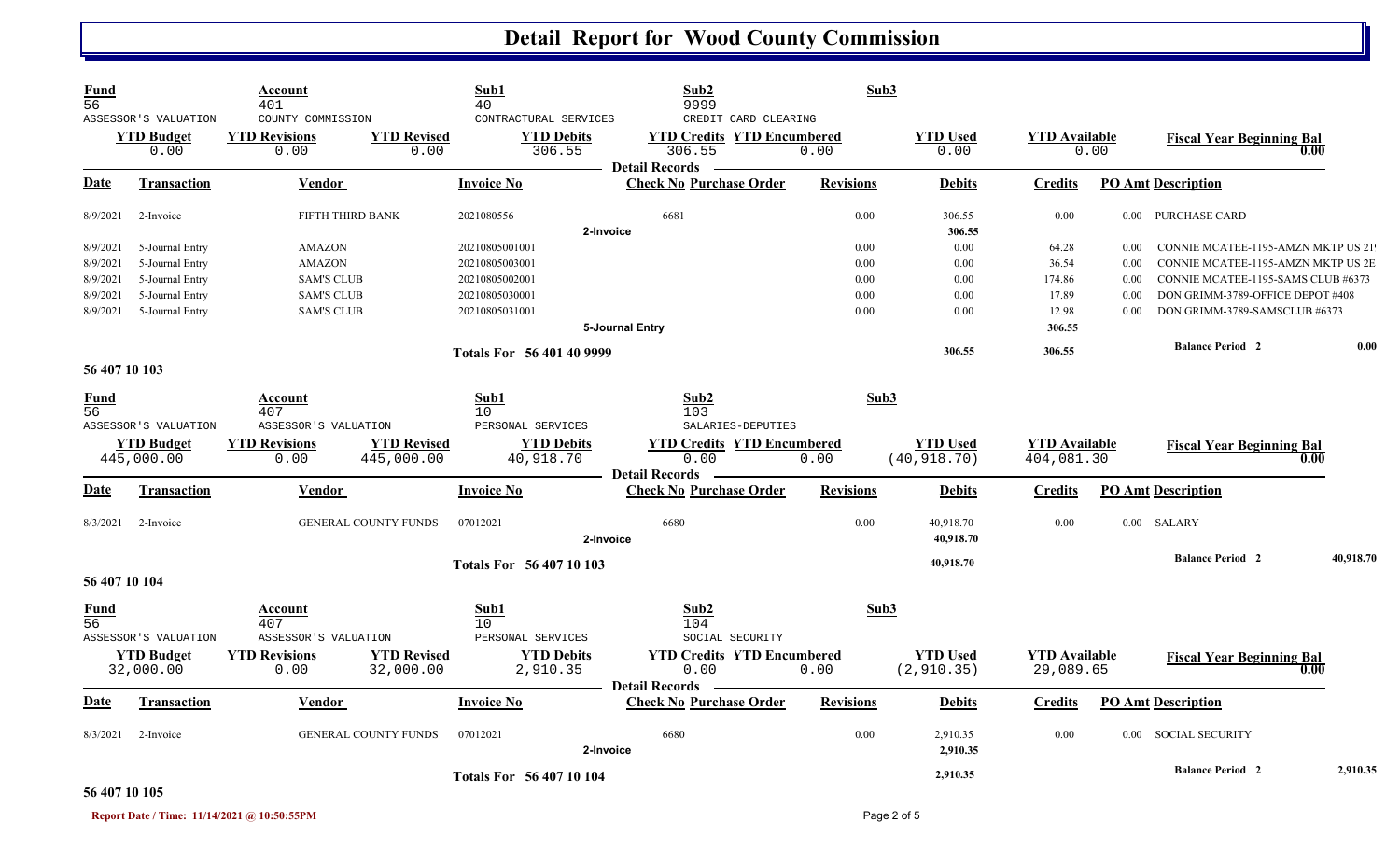| <b>Fund</b><br>$\overline{56}$ | ASSESSOR'S VALUATION<br><b>YTD Budget</b>     | Account<br>407<br>ASSESSOR'S VALUATION<br><b>YTD Revisions</b> | <b>YTD Revised</b>                                                                                    | Sub1<br>10<br>PERSONAL SERVICES<br><b>YTD Debits</b> | Sub2<br>105<br>INSURANCE PREMIUM<br><b>YTD Credits YTD Encumbered</b> | Sub3                 | <b>YTD Used</b>                      | <b>YTD Available</b>              |                      |                                                 |      |           |
|--------------------------------|-----------------------------------------------|----------------------------------------------------------------|-------------------------------------------------------------------------------------------------------|------------------------------------------------------|-----------------------------------------------------------------------|----------------------|--------------------------------------|-----------------------------------|----------------------|-------------------------------------------------|------|-----------|
|                                | 185,000.00                                    | 0.00                                                           | 185,000.00                                                                                            | 18,586.41                                            | 0.00                                                                  | 0.00                 | (18, 586.41)                         | 166, 413.59                       |                      | <b>Fiscal Year Beginning Bal</b>                | 0.00 |           |
| Date                           | <b>Transaction</b>                            | Vendor                                                         |                                                                                                       | <b>Invoice No</b>                                    | <b>Detail Records</b><br><b>Check No Purchase Order</b>               | <b>Revisions</b>     | <b>Debits</b>                        | <b>Credits</b>                    |                      | <b>PO Amt Description</b>                       |      |           |
| 8/3/2021                       | 2-Invoice                                     |                                                                | <b>GENERAL COUNTY FUNDS</b>                                                                           | 07012021                                             | 6680<br>2-Invoice                                                     | 0.00                 | 18,586.41<br>18,586.41               | 0.00                              | $0.00\,$             | <b>HEALTH INSURANCE</b>                         |      |           |
|                                |                                               |                                                                |                                                                                                       | Totals For 56 407 10 105                             |                                                                       |                      | 18,586.41                            |                                   |                      | <b>Balance Period 2</b>                         |      | 18,586.41 |
| 56 407 10 106                  |                                               |                                                                |                                                                                                       |                                                      |                                                                       |                      |                                      |                                   |                      |                                                 |      |           |
| <b>Fund</b><br>$\overline{56}$ | ASSESSOR'S VALUATION                          | Account<br>407<br>ASSESSOR'S VALUATION                         |                                                                                                       | Sub1<br>10<br>PERSONAL SERVICES                      | Sub2<br>106<br><b>RETIREMENT</b>                                      | Sub3                 |                                      |                                   |                      |                                                 |      |           |
|                                | <b>YTD Budget</b><br>50,000.00                | <b>YTD Revisions</b><br>0.00                                   | <b>YTD Revised</b><br>50,000.00                                                                       | <b>YTD Debits</b><br>4,091.92                        | <b>YTD Credits YTD Encumbered</b><br>0.00<br><b>Detail Records</b>    | 0.00                 | <b>YTD</b> Used<br>(4,091.92)        | <b>YTD Available</b><br>45,908.08 |                      | <b>Fiscal Year Beginning Bal</b>                | 0.00 |           |
| Date                           | Transaction                                   | Vendor                                                         |                                                                                                       | <b>Invoice No</b>                                    | <b>Check No Purchase Order</b>                                        | <b>Revisions</b>     | <b>Debits</b>                        | <b>Credits</b>                    |                      | <b>PO Amt Description</b>                       |      |           |
| 8/3/2021                       | 2-Invoice                                     |                                                                | <b>GENERAL COUNTY FUNDS</b>                                                                           | 07012021                                             | 6680<br>2-Invoice                                                     | 0.00                 | 4,091.92<br>4,091.92                 | 0.00                              | $0.00 -$             | <b>RETIREMENT</b>                               |      |           |
| 56 407 40 212                  |                                               |                                                                |                                                                                                       | <b>Totals For 56 407 10 106</b>                      |                                                                       |                      | 4,091.92                             |                                   |                      | <b>Balance Period 2</b>                         |      | 4,091.92  |
| <b>Fund</b><br>$\overline{56}$ | ASSESSOR'S VALUATION                          | Account<br>407<br>ASSESSOR'S VALUATION                         |                                                                                                       | Sub1<br>40<br>CONTRACTURAL SERVICES                  | Sub2<br>212<br>PRINTING                                               | Sub3                 |                                      |                                   |                      |                                                 |      |           |
|                                | <b>YTD Budget</b><br>20,000.00                | <b>YTD Revisions</b><br>0.00                                   | <b>YTD Revised</b><br>20,000.00                                                                       | <b>YTD Debits</b><br>8,883.00                        | <b>YTD Credits YTD Encumbered</b><br>0.00<br><b>Detail Records</b>    | 0.00                 | <b>YTD</b> Used<br>(8,883.00)        | <b>YTD</b> Available<br>11,117.00 |                      | <b>Fiscal Year Beginning Bal</b>                | 0.00 |           |
| Date                           | <b>Transaction</b>                            | <b>Vendor</b>                                                  |                                                                                                       | <b>Invoice No</b>                                    | <b>Check No Purchase Order</b>                                        | <b>Revisions</b>     | <b>Debits</b>                        | <b>Credits</b>                    |                      | <b>PO Amt Description</b>                       |      |           |
| 8/3/2021<br>8/17/2021          | 2-Invoice<br>2-Invoice<br>8/17/2021 2-Invoice |                                                                | CHAPMAN PRINTING CO. INC 075339<br>CHAPMAN PRINTING CO. INC 075191<br>CHAPMAN PRINTING CO. INC 075181 |                                                      | 6676<br>6684<br>6684<br>2-Invoice                                     | 0.00<br>0.00<br>0.00 | 125.00<br>173.00<br>335.00<br>633.00 | 0.00<br>0.00<br>0.00              | 0.00<br>0.00<br>0.00 | <b>JOB NO 047444</b><br>JOB 04275<br>JOB 047274 |      |           |
|                                |                                               |                                                                |                                                                                                       | <b>Totals For 56 407 40 212</b>                      |                                                                       |                      | 633.00                               |                                   |                      | <b>Balance Period 2</b>                         |      | 8,883.00  |

**56 407 40 217**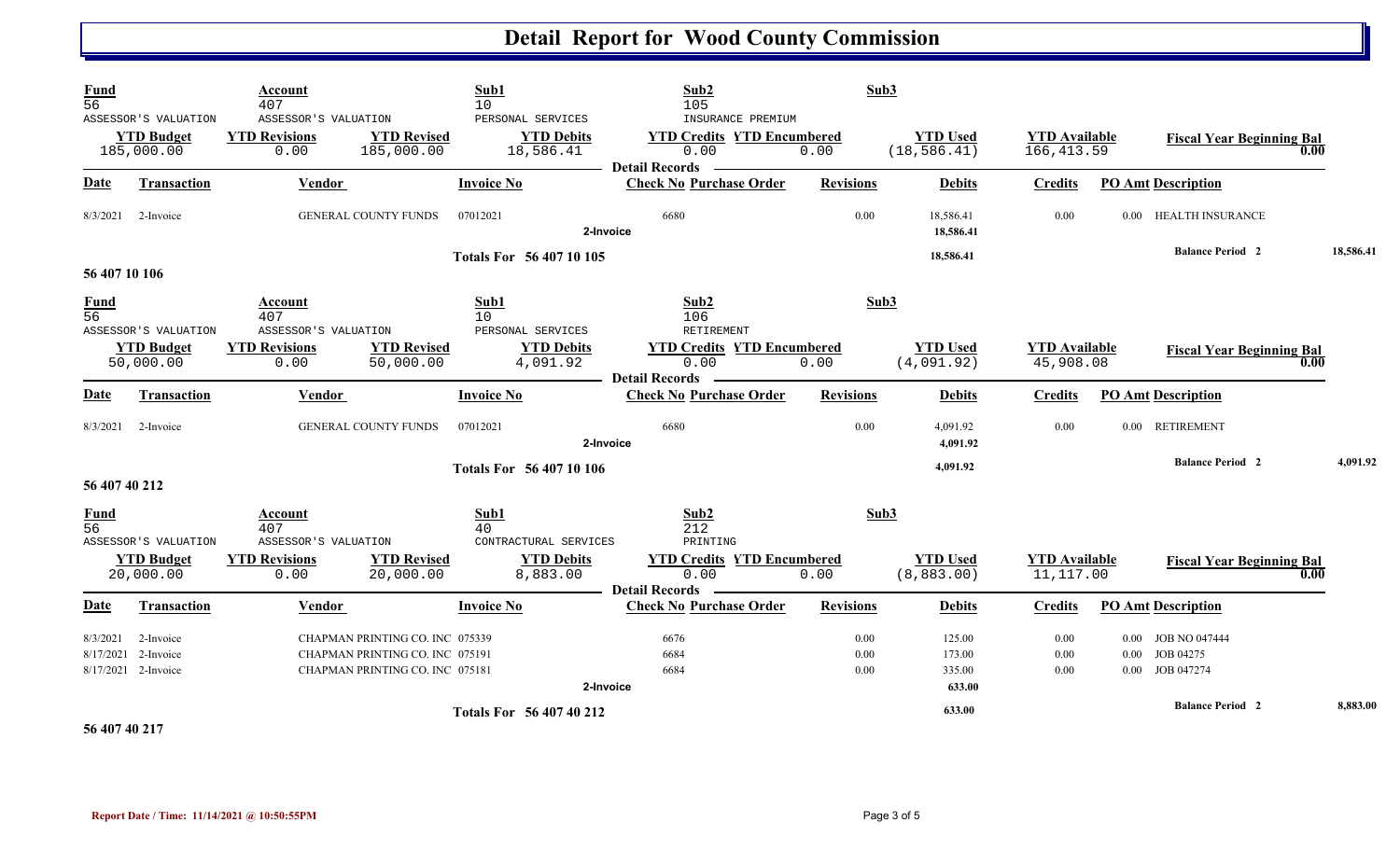| Fund<br>$\overline{56}$        | ASSESSOR'S VALUATION          | Account<br>407<br>ASSESSOR'S VALUATION |                                   | Sub1<br>40<br>CONTRACTURAL SERVICES | Sub2<br>217<br>M&R-AUTOS & TRUCKS                       | Sub3             |                             |                                  |          |                                          |          |
|--------------------------------|-------------------------------|----------------------------------------|-----------------------------------|-------------------------------------|---------------------------------------------------------|------------------|-----------------------------|----------------------------------|----------|------------------------------------------|----------|
|                                | <b>YTD</b> Budget<br>5,000.00 | <b>YTD Revisions</b><br>0.00           | <b>YTD Revised</b><br>5,000.00    | <b>YTD Debits</b><br>898.14         | <b>YTD Credits YTD Encumbered</b><br>0.00               | 0.00             | <b>YTD Used</b><br>(898.14) | <b>YTD Available</b><br>4,101.86 |          | <b>Fiscal Year Beginning Bal</b><br>0.00 |          |
| <u>Date</u>                    | Transaction                   | Vendor                                 |                                   | <b>Invoice No</b>                   | <b>Detail Records</b><br><b>Check No Purchase Order</b> | <b>Revisions</b> | <b>Debits</b>               | Credits                          |          | <b>PO Amt Description</b>                |          |
| 8/3/2021                       | 2-Invoice                     | <b>ADVANCE AUTO PARTS</b>              |                                   | 12560-313744                        | 6674                                                    | 0.00             | 198.62                      | 0.00                             |          | 0.00 CUST NO 477750                      |          |
| 8/3/2021                       | 2-Invoice                     | <b>ADVANCE AUTO PARTS</b>              |                                   | 12560-310553                        | 6674                                                    | 0.00             | 21.49                       | 0.00                             | $0.00\,$ | <b>CUST NO 477750</b>                    |          |
| 8/3/2021                       | 2-Invoice                     | <b>ADVANCE AUTO PARTS</b>              |                                   | 12560-313143                        | 6674                                                    | 0.00             | 17.04                       | 0.00                             | 0.00     | <b>CUST NO 477750</b>                    |          |
| 8/3/2021                       | 2-Invoice                     | <b>ADVANCE AUTO PARTS</b>              |                                   | 12560-311423                        | 6674                                                    | 0.00             | 38.96                       | 0.00                             | 0.00     | <b>CUST NO 477750</b>                    |          |
| 8/3/2021                       | 2-Invoice                     | <b>ADVANCE AUTO PARTS</b>              |                                   | 12560-313427                        | 6674                                                    | 0.00             | 130.77                      | 0.00                             | 0.00     | <b>CUST NO 477750</b>                    |          |
| 8/3/2021                       | 2-Invoice                     | <b>C&amp;C SERVICE CENTER</b>          |                                   | 06302021                            | 6675                                                    | 0.00             | 23.95                       | 0.00                             | 0.00     | <b>CAR WASH</b>                          |          |
| 8/17/2021                      | 2-Invoice                     | <b>ADVANCE AUTO PARTS</b>              |                                   | 12560-313873                        | 6682                                                    | 0.00             | 15.99                       | 0.00                             | $0.00\,$ | 477750                                   |          |
|                                | 8/17/2021 2-Invoice           | <b>ADVANCE AUTO PARTS</b>              |                                   | 12560-315085                        | 6682                                                    | 0.00             | 6.29                        | 0.00                             | $0.00\,$ | 477750                                   |          |
|                                |                               |                                        |                                   | 2-Invoice                           |                                                         |                  | 453.11                      |                                  |          |                                          |          |
|                                |                               | Totals For 56 407 40 217               |                                   |                                     |                                                         |                  | 453.11                      |                                  |          | <b>Balance Period 2</b>                  | 898.14   |
| 56 407 40 226                  |                               |                                        |                                   |                                     |                                                         |                  |                             |                                  |          |                                          |          |
| <b>Fund</b><br>$\overline{56}$ | ASSESSOR'S VALUATION          | Account<br>407<br>ASSESSOR'S VALUATION |                                   | Sub1<br>40<br>CONTRACTURAL SERVICES | Sub2<br>226<br>INSURANCE & BONDS                        | Sub3             |                             |                                  |          |                                          |          |
|                                | <b>YTD Budget</b>             | <b>YTD Revisions</b>                   | <b>YTD Revised</b>                | <b>YTD Debits</b>                   | <b>YTD Credits YTD Encumbered</b>                       |                  | <b>YTD Used</b>             | <b>YTD Available</b>             |          |                                          |          |
|                                | 13,300.00                     | 0.00                                   | 13,300.00                         | 6,880.00                            | 0.00                                                    | 0.00             | (6,880.00)                  | 6,420.00                         |          | <b>Fiscal Year Beginning Bal</b><br>0.00 |          |
| <b>Date</b>                    | <b>Transaction</b>            | Vendor                                 |                                   | <b>Invoice No</b>                   | <b>Detail Records</b><br><b>Check No Purchase Order</b> | <b>Revisions</b> | <b>Debits</b>               | <b>Credits</b>                   |          | <b>PO Amt Description</b>                |          |
|                                |                               |                                        |                                   |                                     |                                                         |                  |                             |                                  |          |                                          |          |
| 8/3/2021                       | 2-Invoice                     |                                        | WOOD COUNTY COMMISSIO! 2037       | 2-Invoice                           | 6679                                                    | 0.00             | 6,880.00<br>6,880.00        | 0.00                             | 0.00     | INSURANCE COVERAGE 2021/2022             |          |
|                                |                               |                                        |                                   | <b>Totals For 56 407 40 226</b>     |                                                         |                  | 6,880.00                    |                                  |          | <b>Balance Period 2</b>                  | 6,880.00 |
| 56 407 40 230                  |                               |                                        |                                   |                                     |                                                         |                  |                             |                                  |          |                                          |          |
| <b>Fund</b><br>56              |                               | Account<br>407                         |                                   | Sub1<br>40                          | Sub2<br>230                                             | Sub3             |                             |                                  |          |                                          |          |
|                                | ASSESSOR'S VALUATION          | ASSESSOR'S VALUATION                   |                                   | CONTRACTURAL SERVICES               | CONTRACTED SERVICES                                     |                  |                             |                                  |          |                                          |          |
|                                | <b>YTD Budget</b>             | <b>YTD Revisions</b>                   | <b>YTD Revised</b>                | <b>YTD Debits</b>                   | <b>YTD Credits YTD Encumbered</b>                       |                  | <b>YTD Used</b>             | <b>YTD</b> Available             |          | <b>Fiscal Year Beginning Bal</b>         |          |
|                                | 25,000.00                     | 0.00                                   | 25,000.00                         | 8,310.96                            | 0.00                                                    | 0.00             | (8, 310.96)                 | 16,689.04                        |          | 0.00                                     |          |
|                                |                               |                                        |                                   |                                     | <b>Detail Records</b>                                   |                  |                             |                                  |          |                                          |          |
| Date                           | <b>Transaction</b>            | <b>Vendor</b>                          |                                   | <b>Invoice No</b>                   | <b>Check No Purchase Order</b>                          | <b>Revisions</b> | <b>Debits</b>               | <b>Credits</b>                   |          | <b>PO Amt Description</b>                |          |
| 8/3/2021                       | 2-Invoice                     | <b>CWS</b>                             |                                   | 630726                              | 6677                                                    | 0.00             | 55.26                       | 0.00                             |          | 0.00 ACCT NO WCC36                       |          |
| 8/3/2021                       | 2-Invoice                     |                                        | US BANK EQUIPMENT FINAN 447200346 |                                     | 6678                                                    | 0.00             | 207.75                      | 0.00                             | 0.00     | <b>ACCT NO 1306206</b>                   |          |
|                                | 8/17/2021 2-Invoice           |                                        | CANON FINANCIAL SERVICE 27143356  |                                     | 6683                                                    | 0.00             | 150.00                      | 0.00                             |          | 0.00 0626196-003                         |          |